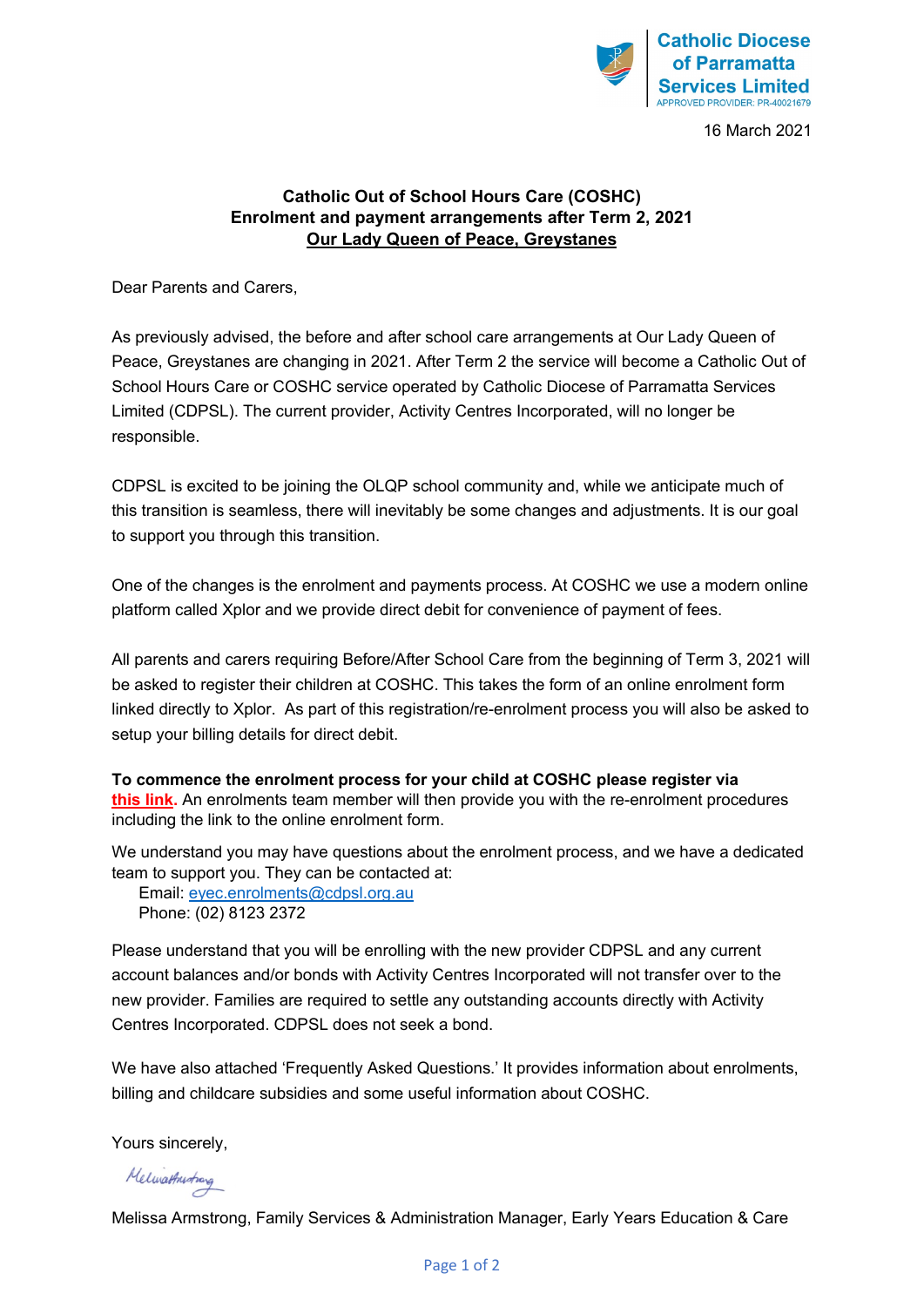# **FREQUENTLY ASKED QUESTIONS**

## **I currently have a child/ren enrolled and attending Greystanes Activity Centre, how do I ensure I continue to have care with COSHC for Before/After School Care from beginning of Term 3 2021?**

All families requiring before and after school care from Term 3 2021 will need to complete the new online enrolment form. Please ensure you include the days you require care for your child/ren when completing the online enrolment form. A separate enrolment form must be completed for each enrolled child. Within the enrolment link you will need to upload the below relevant information for your child/ren;

- Medicare Immunisation History Statement
- Birth Certificate
- Medical Plans
- **Court Orders**

We suggest gathering all your documents together to upload as prompted. You are unable to save the progress of the enrolment form so please set aside 10-15 minutes to complete the enrolment form.

Your re-enrolment will be confirmed once all the required forms have been completed in full, mandatory documents have been provided and your Xplor account has been activated and setup. Once your Xplor account is activated you will be asked to:

- Create your Xplor password
- Set up your Access code used for electronic sign in and out of the Service
- Save your payment details for the regular direct debit of fees

A confirmation of enrolment email will be sent to confirm that the re-enrolment for COSHC has been completed.

## **Will COSHC be providing Vacation Care at OLQP?**

At this stage, CDPSL does not plan to provide Vacation Care from OLQP, however from the Monday  $28<sup>th</sup>$  June 2021, we will be offering a Vacation Care service from St Anthony's Girraween which we encourage OLQP families to attend.

For any families that may be needing care for the April 2021 school holidays, COSHC runs fun holiday programs from 16 Catholic schools including OLMC Wentworthville and Mother Teresa Westmead. [Click here to see a complete list of Vacation Care Programs.](https://parracatholic.org/cdpsl/#Vacation)

Your children are very welcome to attend any of these services during the Easter vacation.

## **I do not currently have a child/ren enrolled at Greystanes Activity Centre. Can I enrol my child/ren at COSHC from Term 3 2021?**

Yes. Just follow the same steps as for families with existing enrolments.

## **How will enrolments be prioritised?**

The Enrolments team will ensure bookings are offered in the following order of priority: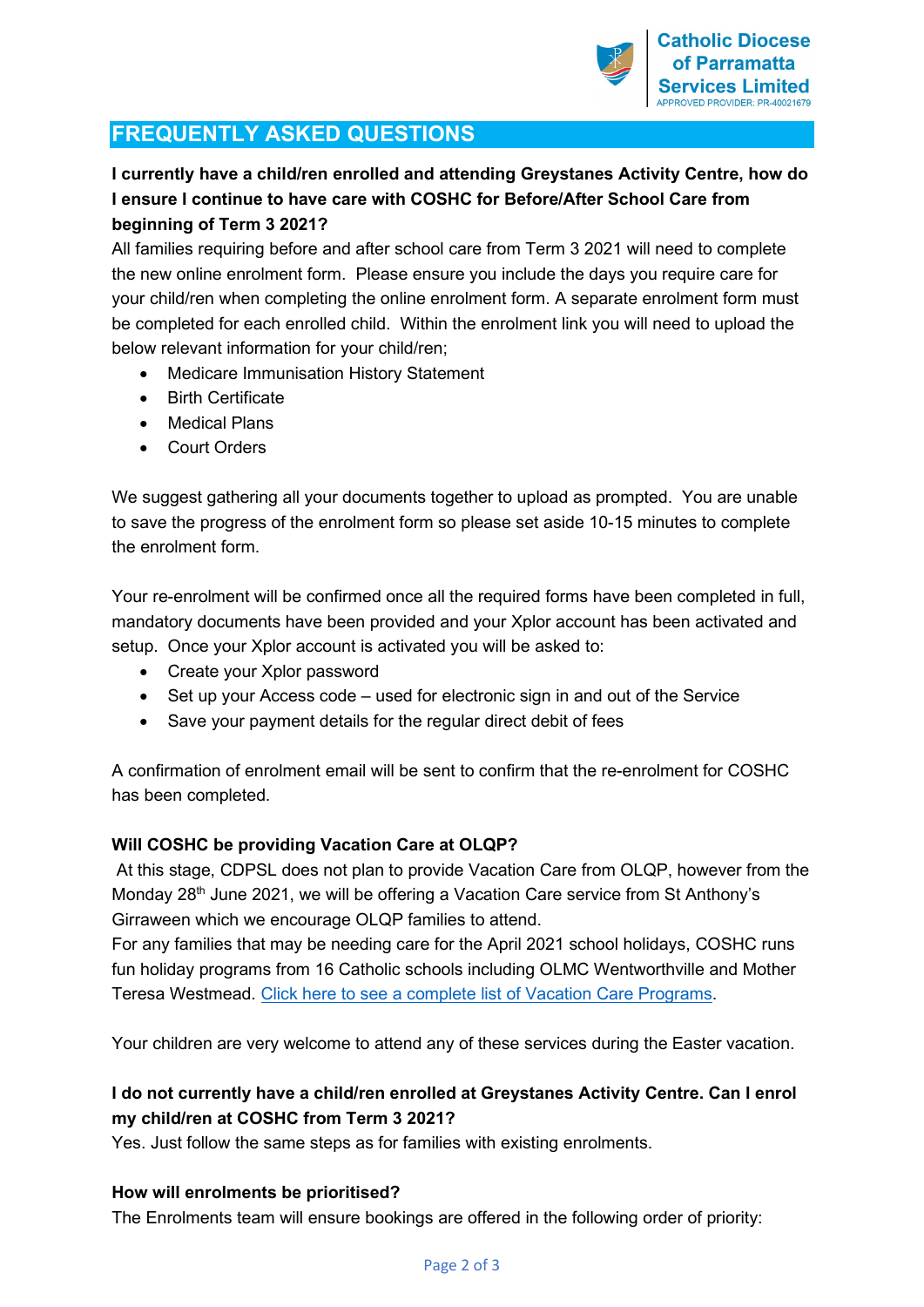

- Enrolled days will be held for families currently using the service or attendance altered as requested on the online enrolment form
- Kindergarten siblings from currently enrolled families will be offered positions next
- New kindergarten enrolments will be processed
- Additional days of COSHC care requested by re-enrolling families will be processed
- New non-kindergarten enrolment requests will be processed

### **What if I no longer require care from Term 3 2021?**

Please send an email to [eyec.enrolments@cdpsl.org.au](mailto:eyec.enrolments@cdpsl.org.au) to advise you will not be re-enrolling in COSHC from Term 3.

### **What if my child/ren only attend the service on a casual basis?**

You will be required to complete the re-enrolment process and online enrolment form to ensure you continue to have an active enrolment at COSHC from Term 3, 2021.

## **What if our circumstances change after I complete the online enrolment form and need to amend my requested days?**

Notification to [eyec.enrolments@cdpsl.org.au](mailto:eyec.enrolments@cdpsl.org.au) will be required immediately if you no longer require the requested care or if you need to arrange a change to the required days. Once your enrolment has been confirmed, a two-week notice period will be required to reduce or terminate the enrolment.

#### **How often will the direct debits occur?**

Direct debits will occur on a fortnightly basis on Thursdays. A calendar schedule will be distributed to you advising when the direct debits will be scheduled.

## **What if I do not have a credit or debit account?**

Direct debit offers superior convenience, no more fortnightly invoices to follow up. Direct debit is our preferred payment option. If this is not suitable for you, please contact us.

#### **When will the first direct debit be scheduled?**

No payments will be debited through Xplor until Term 3, 2021 and you will be advised before the first debit occurs.

#### **Are there fees associated with direct debit?**

If using a debit account, no additional processing fees will be incurred (dishonour fees excepted) however a credit card for payment of fees will incur a small processing fee for each transaction. You will be advised of this fee.

### **Who do I contact if I have any questions about re-enrolling with COSHC (including online enrolment form completion, confirming enrolment in MyGov, setting up Direct Debit, signing a new CWA)?**

We have a dedicated Enrolments Team guiding and assisting parents and carers through the re-enrolment process. Contact details for the Enrolments Team are:

- Email: [eyec.enrolments@cdpsl.org.au](mailto:eyec.enrolments@cdpsl.org.au)
- Phone: (02) 8123 2372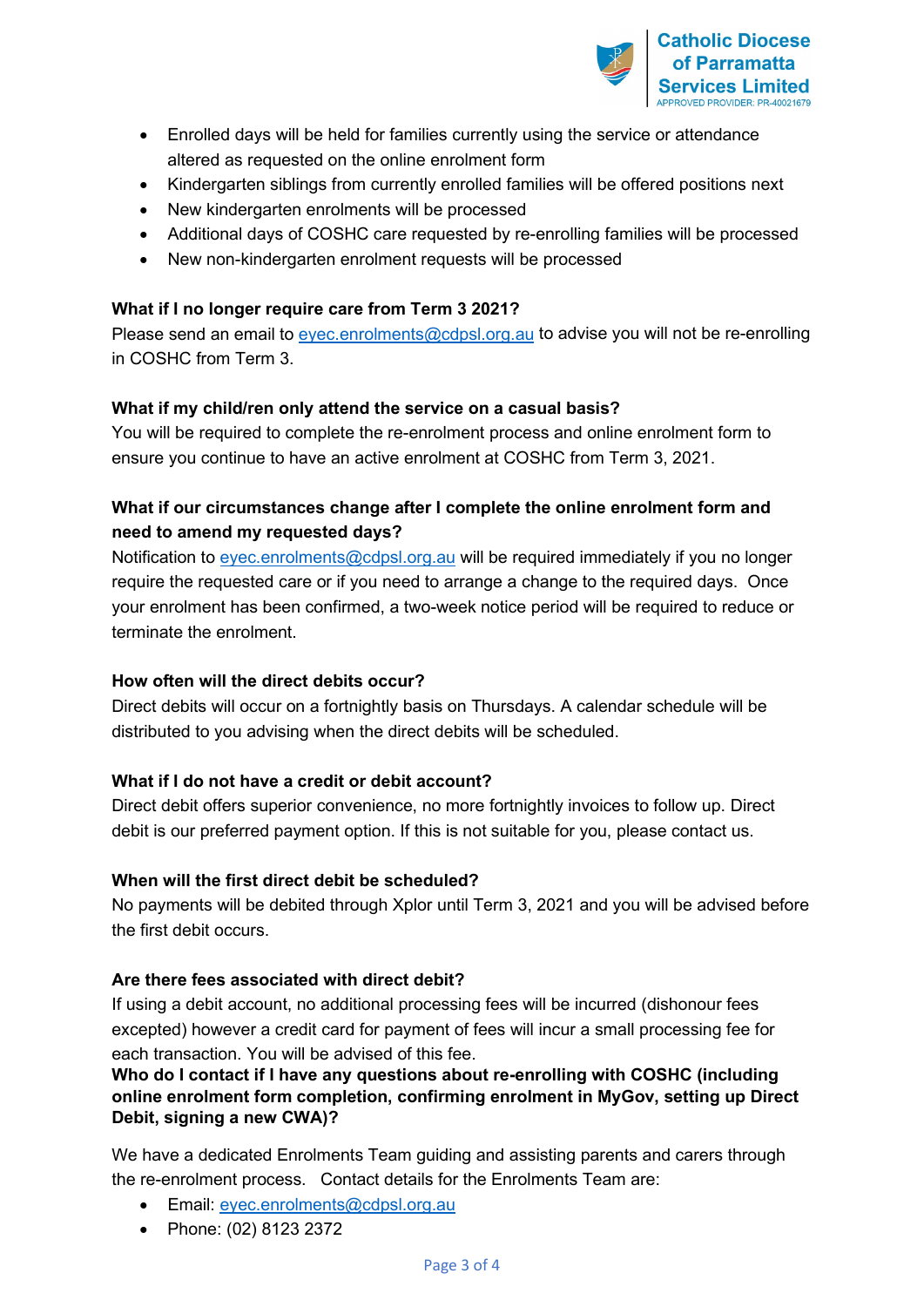

[The Enrolments Team are here to assist with any questions that you may have regarding re](https://www.parra.catholic.edu.au/Our-Schools/Catholic-Out-of-School-Hours-Care)[enrolment and your Xplor activation. We appreciate families taking the time to complete their](https://www.parra.catholic.edu.au/Our-Schools/Catholic-Out-of-School-Hours-Care)  [enrolment.](https://www.parra.catholic.edu.au/Our-Schools/Catholic-Out-of-School-Hours-Care)

### **What is an Approved Provider?**

A provider approved under the Family Assistance Law provides childcare in one or more of its services and receives and passes on Child Care Subsidy payments to eligible families to reduce the cost of childcare.

### **Why is the Approved Provider Changing?**

The responsibility for delivering of early years education and school aged care is transitioning from Greystanes Activity Centre to a new agency Catholic Diocese of Parramatta Service Limited (CDPSL).

#### **Will I lose my place when the service transitions to CDPSL / COSHC?**

No, all currently enrolled children attending Greystanes Activity Centre will continue to have care available with COSHC. To ensure you have continued care, you must complete the online enrolment form process explained above, you will need to confirm your enrolment in your MyGov account and sign a new Complying Written Arrangement (CWA) all under the new Approved Provider CDPSL.

#### **What are the fees for COSHC St Anthony's?**

Fees for permanent bookings will remain unchanged in 2021. The casual fee is being reduced from \$10 to \$2 to align with our network of COSHC services across the Diocese.

|                                                                    | <b>Permanent booking</b>                                                                        | <b>Casual Booking</b> |
|--------------------------------------------------------------------|-------------------------------------------------------------------------------------------------|-----------------------|
| Before School Care                                                 | \$15.00 per session                                                                             | \$17.00 per session   |
| After School Care                                                  | \$25.50 per session                                                                             | \$27.50 per session   |
| <b>Pupil Free Days</b>                                             | \$55.00 per day                                                                                 |                       |
| <b>Vacation Care</b><br>(to be run from St Anthony's<br>Girraween) | \$55.00 per day - In centre days<br>\$60.00 per day - Workshops<br>\$75.00 per day - Excursions |                       |

There is a once-off enrolment fee of \$40 per child not already enrolled with Greystanes Activity Centre. For new enrolments to the service, this fee will only be charged upon initial enrolment with COSHC and not charged on an annual basis.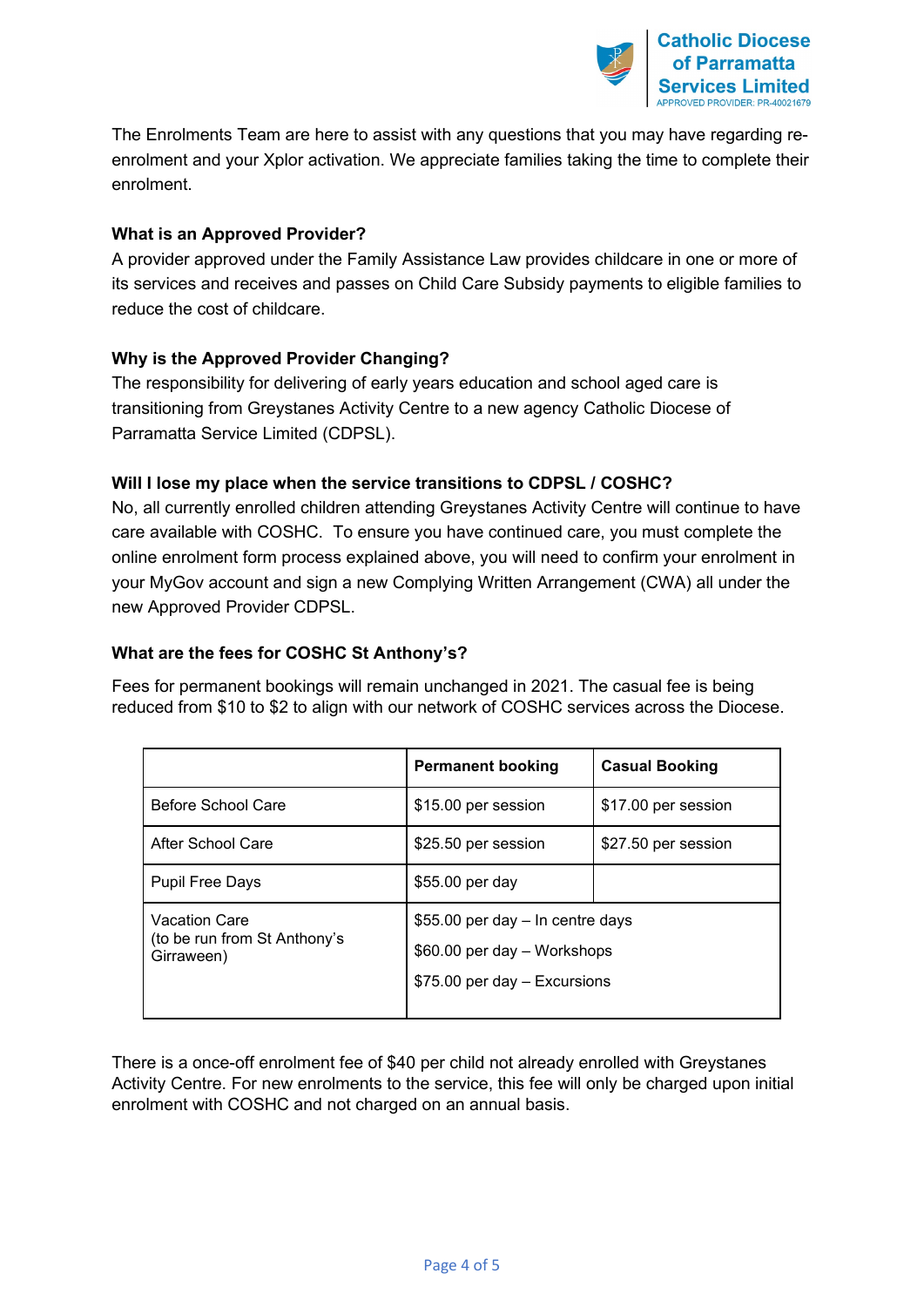

## **What Government rebates and benefits are available for families?**

COSHC services are approved services for Child Care Subsidy (CCS). CCS is a payment offered by the Australian Government for which you may be eligible to assist with the cost of before and after school care.

## **What is the Child Care Subsidy (CCS)?**

The Child Care Subsidy is means tested based on combined family income, the fortnightly activity of families such as work, study, or volunteering and the type of service a child attends. The parent or carer must register and apply for the Child Care Subsidy through the MyGov website or App. Parents or Carers registered for CCS must be the 'Account Holder' with COSHC and needs to provide the relevant COSHC centre with the correct Customer Reference Number (CRN) and date of birth for:

- The parent/carer, and
- Each child attending COSHC (there is a separate CRN for each child).

The CCS is used by COSHC to offset the weekly fee. Parents/carers only pay the residual gap fee. For more information on the Child Care Subsidy and eligibility, please visit [https://www.servicesaustralia.gov.au/individuals/services/centrelink/child-care-subsidy/who](https://www.servicesaustralia.gov.au/individuals/services/centrelink/child-care-subsidy/who-can-get-it)[can-get-it](https://www.servicesaustralia.gov.au/individuals/services/centrelink/child-care-subsidy/who-can-get-it)

### **Do I still need to pay for a scheduled day if my child is sick?**

Yes, and this will count towards your allowable absences if you are eligible for CCS. For more information about allowable absences please visit [https://www.servicesaustralia.gov.au/individuals/services/centrelink/child-care-subsidy/how](https://www.servicesaustralia.gov.au/individuals/services/centrelink/child-care-subsidy/how-manage-your-payment/if-your-child-absent-from-child-care)[manage-your-payment/if-your-child-absent-from-child-care](https://www.servicesaustralia.gov.au/individuals/services/centrelink/child-care-subsidy/how-manage-your-payment/if-your-child-absent-from-child-care)

## **COSHC Educators**

COSHC employs qualified and experienced educators who are supported in their ongoing professional development and industry specific training to enhance their provision of quality education and care. We understand the importance of providing continuity of care and we are working with the team at Greystanes Activity Centre to offer roles to any current employees who wish to remain employed at the service.

Our services always have an educator rostered who is qualified in first aid, asthma and anaphylaxis and CPR. All educators working directly with the children hold a valid working with children check.

#### **What support is available for children with additional needs?**

We welcome and celebrate diversity at COSHC. Our educators are experienced in caring for children with a wide variety of needs and requirements. Please speak to the coordinator to ensure your child's transition and experience at the service is inclusive and joyful.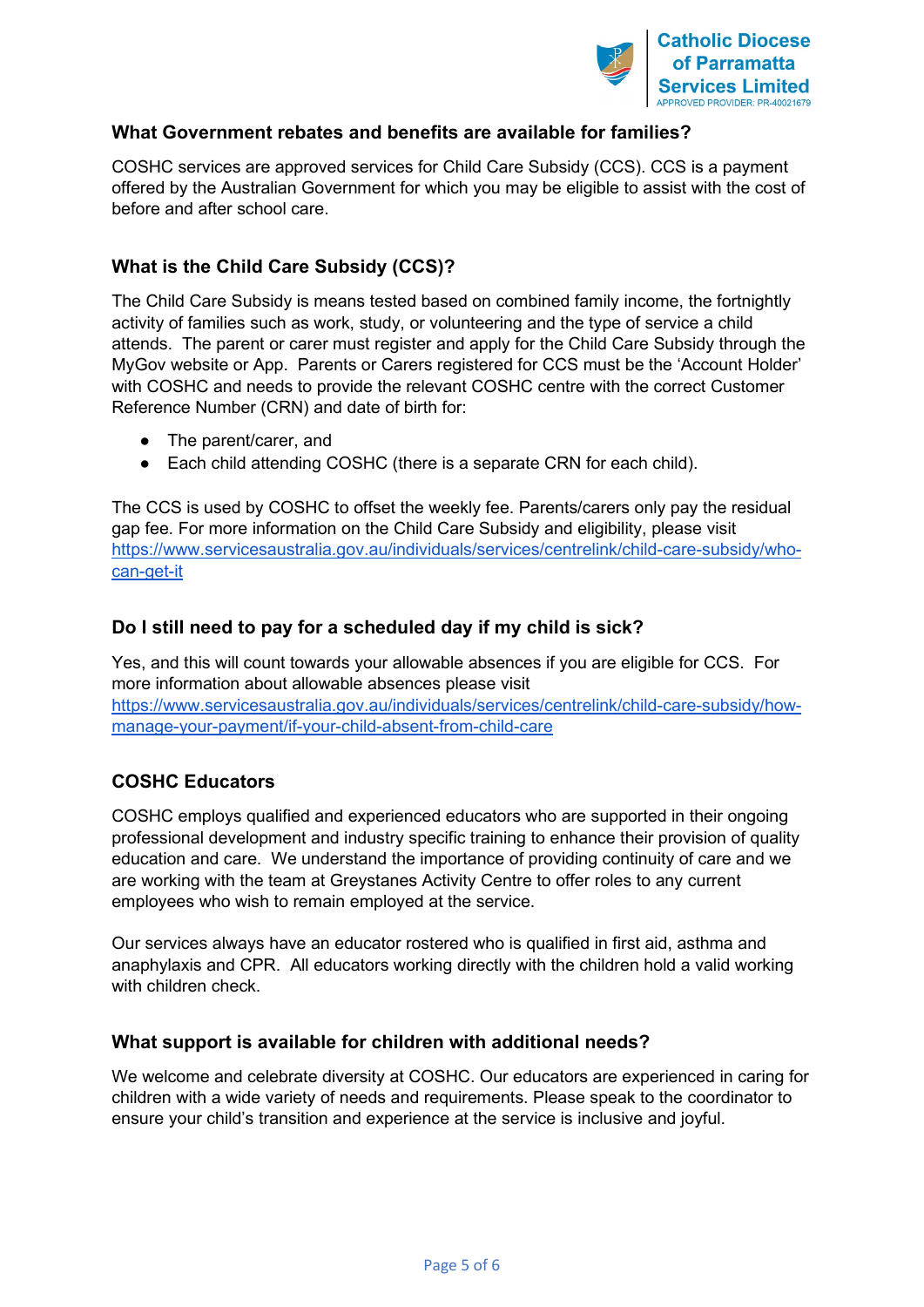

## **What are the operating hours for COSHC Our Lady Queen of Peace?**

• Before school care (BSC): 6.30am-9.00am

• After school care (ASC): 3.00pm-6:30pm

• Pupil free days 6.30am-6.30pm

## **Signing your child in and out of the COSHC service**

The person that comes to collect your child must be over 16 years of age and if they are not the legal parent or guardian, these people must be nominated on the enrolment form. Every child needs to be signed in and out of the service by the legal parent or guardian or nominated person.

## **How do the centre and educators communicate with families?**

Each service communicates with their families on a regular basis. This could be via a newsletter, email, phone call, or a communication board at the service.

## **What does my child need while at COSHC?**

- 1. A wide-brimmed or bucket style hat for outdoor play for each session at COSHC.
- 2. Any medication that is needed during their time at COSHC.

## **Does the service provide food for my child/children?**

We have a four-week rotating menu guided by Nutrition Australia and is continuously reviewed to support all children. Breakfast is provided each day for before school care and afternoon tea snacks are provided. Please inform your COSHC in advance if your child has any special dietary needs or requirements. Every effort is made to ensure your child is catered for in an inclusive manner.

COSHC services are nut free to ensure we support the health and safety of children with medical conditions. Our menu will be on display for parents to view on our parent notice board.

## **What if my child has asthma, anaphylaxis or an allergy?**

If your child has a medical condition that requires medication, by law we must be provided with a colour in-date copy of your child's medical action plan along with in-date medication to be kept at the service. Your child cannot attend if we do not have these items. These will be required as part of the enrolment process.



## **What activities will my child participate in?**